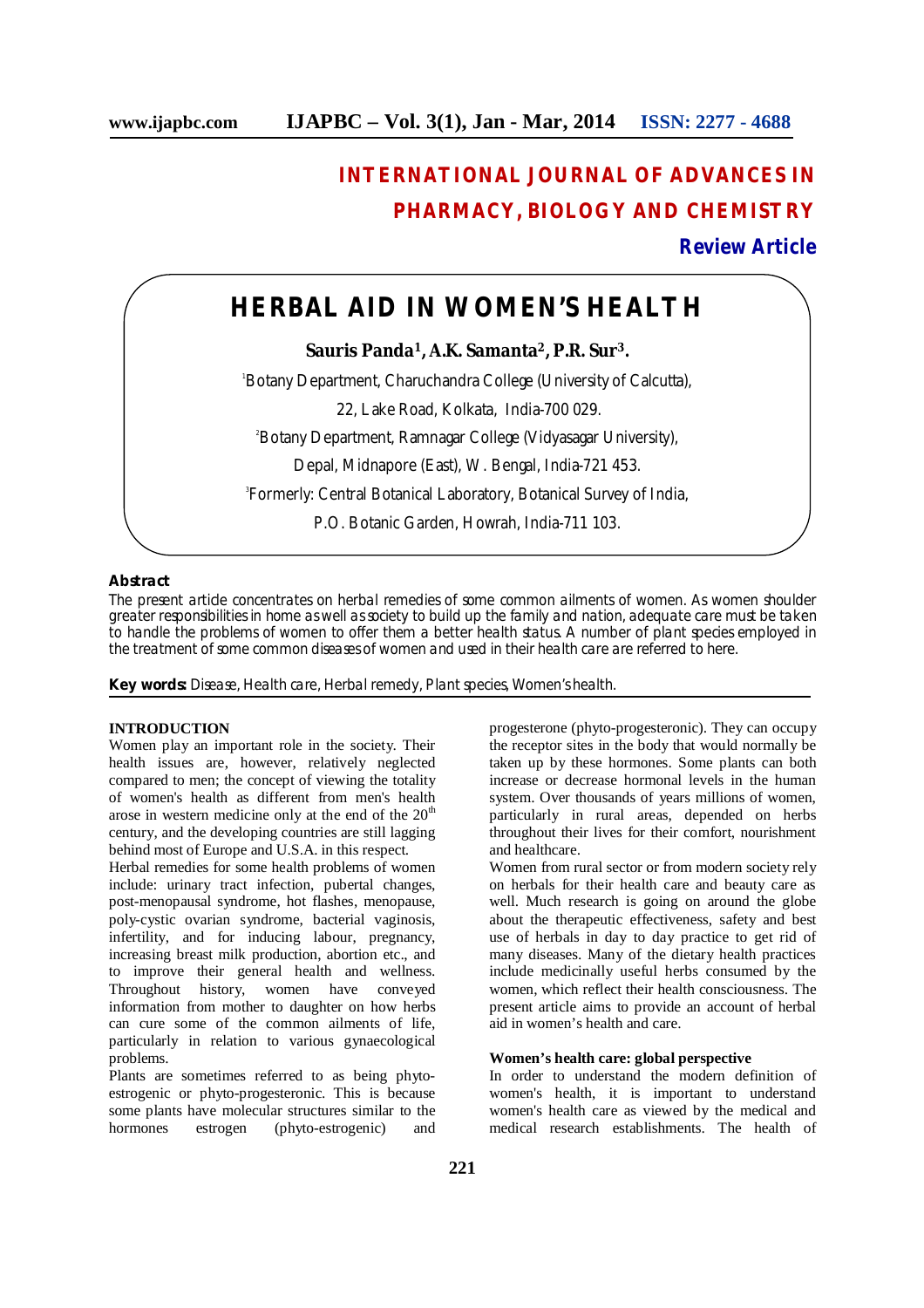women has often been seen as synonymous with maternal or reproductive health. Childbirth, sexually transmitted diseases, and cervical cancer have been the most important health issues for women in all ages and countries.

About 80% of the world's population are living in developing countries, and only 1.5% had access to modern medicines, the rest depended mainly on their traditional and indigenous systems of health care in which herbal remedies constitute a very prominent part. In China, much support has been given to traditional healers, there has been little doubt that they perform remarkably well in the field of herbal health care. The practice of traditional medicine is widespread in China, India, Japan, Bangladesh, Myanmar, Thailand and Sri Lanka. In China, about 40% of the total medicinal consumption is attributed to traditional tribal (herbal) medicines. Also in Japan, herbal medicinal preparations are now in increasing demand.

Indian women often have little autonomy, living under the control of  $-$  first their parents (father), then their husbands and finally their sons $1-3$ . Due to lack of self care and poor nourishment, women often suffer from mal-nutritional symptoms. Women's generous nature to tolerate sufferings and sometimes their reluctance to be examined by male physician / personnel are additional constraints in their getting adequate health care in Indian scenario, and many women in the developing countries still have high mortality rate particularly during pregnancy and childbirth.

Women's health can be seriously affected by many factors, such as stress, emotion, overwork, malnutrition, etc. The major problems in them are anaemia, menstrual irregularities, pregnancy related health, and of course, their mental health. As women shoulder greater responsibilities in home as well as society to build up the family and nation, adequate care must be taken to handle the problems of women to offer them a better health status.

Many herbal products are traditionally employed in healthcare practices, and those provided important clues to new areas of research. However, information on the various uses of plants is still lacking from many interior areas of India. Developmental activities and changing socio-economic patterns have a bearing on the traditional knowledge of herbal practices.

#### **Gynaecological problems**

Common gynaecological problems are abnormal uterine bleeding and endometrial thickening. Endometriosis in affected women usually detected between the ages of 14-35 years is a serious gynaecological problem. Uterine fibroids are muscle fibre swellings that are found in the womb, fibroids

are very common in women. They can occur in many shapes and sizes, single or multiple, located in various parts of the womb. The leaves of *Tinospora cordifolia* (Willd.) Hook.f. *et* Thoms. are used as general health tonic for women; the flowers of *Delonix regia* (Boj.) Raf. are used for dysmenorrhoea; the bark of *Butea monosperma* (Lam.) Taub. is used for menorrhagia and leucorrhoea. Other useful plants in these gynaecological problems are: *Andrographis paniculata* (Burm.f.) Wall. *ex* Nees*, Abrus precatorius* L., *Caesalpinia bonducella* (L.) Roxb., *Catharanthus roseus* (L.) G. Don, *Celosia argentia*  L., *Crotalaria prostrata* Rottl. *ex* Willd., *Lawsonia inermis* L., *Mimosa pudica* L., *Striga densiflora* (Benth.) Benth., Tridax procumbens L., etc<sup>4</sup>. However, detailed analyses of these plant-based medicines in terms of phytochemistry, biological activity and clinical applications are necessary.

The menopause is the time in life when a women stops having menstruation periods. The periods stop because the ovaries stop producing the normal amounts of oestrogen and progesterone hormones. Hot flushes and night sweats are very common at the time of menopause. *Cinnamomum verum* J. Presl., *Pueraria lobata* (Willd.) Ohwi, *Ruta graveolens* L., *Glycine max* (L.) Merr., *Dioscorea villosa* L*.*, *Cimicifuga racemosa* (L.) Nut., *Vitex agnus* L., *Angelica sinensis* L., *Oenothera biennis* L*.*, *Ginkgo biloba* L., *Trifolium pretense* L., *Agrimonia pilosa* Ledeb. and *Ailanthus altissima* (Mill.) Swing. are plants commonly employed in the treatment of gynaecological problems particularly related to irregular menstruation and other associated disorders, and menopause.

Ethnobotanical data collection to select pharmacologically active species carried out within a clearly defined therapeutic context: those plants used during the course of a woman's reproductive life; extensive bibliographical and field data collection, and cross-examination of the information thus gathered provided the effectiveness of a number of plant species<sup>5</sup>.

#### **Osteoporosis**

Normal calcium synthesis stops after the age of 35. Gradual shortage of calcium metabolism starts. Each pregnancy reduces calcium storage in the system; overall, repeated child birth and menopause cause gradual osteoporosis. Osteoporosis is one of the common long-term complications particularly among women. A lack of oestrogen causes the bones to thin slowly – the process is called osteoporosis, and over many years it increases the chances of bone fracture. Plants used against osteoporosis include: *Equisetum arvense* L., *Artocarpus heterophyllus* Lam., *Allium*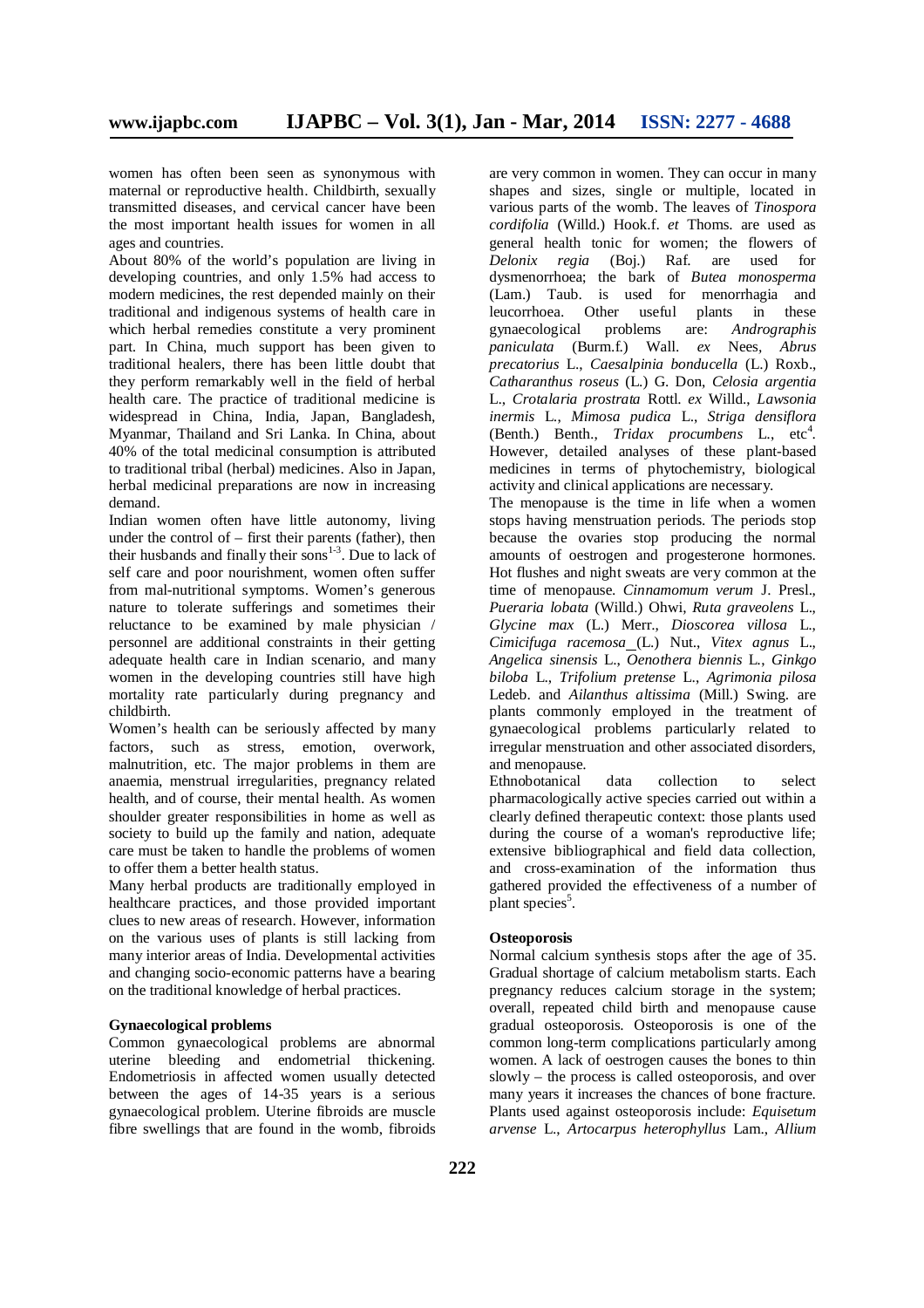*cepa* L., *Glycine max* (L.) Merr., *Citrus* spp. (lime), *Punica granatum* L., *Terminalia arjuna* (Roxb.) Wight & Arn., *Withania somnifera* Dunal, *Zingiber officinale* Rosc., etc.

#### **General tonic**

Moderate malnutrition still affects many, particularly underprivileged children and women in rural areas. In addition to the known investments needed to reduce malnutrition, promoting gender equality, empowering women and ending violence against them could further reduce the prevalence of malnutrition in women population<sup>6</sup>. Plants which can be useful for general tonic include: *Medicago sativa* L., *Andrographis paniculata* (Burm.f.) Wall. *ex* Nees, *Cicorium intybus* L., *Morinda citrifolia* L., *Olea europea* L., *Panax quinquefolius* L., *Zingiber officinale* L., etc.

#### **Fever, cold and headache**

Plants useful against headache are: *Turnera diffusa*  Willd. *ex* Schult., *Ilex paraguariensis* A. St. Hil, *Plumeria rubra* L., etc. A number of clinical reports have revealed an association between the use of alcohol / drugs and the onset of headache. Women were reported to have more migraine headaches than men. Medicinal plants are the inexpensive means of remedy, and because of its less serious side effects than caused by the synthetic ones they are more preferable for use. Plants useful in fever, cough and cold are: *Arnica montana* L., *Berberis vulgaris* L., *Bupleurum falcatum* L., *Eucalyptus globulus* Labill., *Hibiscus sabdariffa* L., *Hyssopus officinalis* L*.*, *Datura strumarium* L., *Althea officinalis* L*.*, *Urginia maritima* (L.) Baker, *Rumex crispus* L*.*, *Eriodyction californicum* L., *Astragalus membranaceous* Schischkin, Trigonella foenum-graecum *Tanacetum parthenium* (L.) Sch.-Bip., *Glycyrrhiza glabra* L., *Verbascum densiflorum* Bertol*.*, *Agastache rugosa* (Fisch. & C.A. Mey) Kuntze, *Baphicacanthus cusia* (Nees) Bremek., etc.

#### **Against cancer**

The most common form of cancer in women is breast cancer, which is the major cause of death from cancer for women aged between 30 and 60 years. Cervical cancer is also one of the most common cancers affecting women. About one out of every 60 women develops ovarian cancer in their lifetime. It has been noted that usually the more children a woman has, the lower her risk for ovarian cancer. Plants useful in cancer therapy are: *Momordica charantia* L., *Trichosanthes kirilowii* Maxim., *Codonopsis pilosula* Franch., *Vitis vinifera* L., *Camellia sinensis* (L.) Kuntze (tea plant), *Lavendula angustifolia* Mill.,

*Podophyllum peltatum* L*.*, *Viscus album* L., *Rosmarinus officinalis* L., *Glycine max* (L.) Mar., *Withania somnifera* (L.) Dunnal, *Allium sativum* L., *Panax ginseng* L., *Conium maculatum* L., *Pinus pinaster* Ait., *Thuja occidentalis* L., *Ganoderma lucidum* (Curtis) P. Karst., etc.

Soy products, which are widely eaten in the Far East, are hypothesized to play a key role in this region's lower rate of cancer, heart disease and menopausal symptoms. Soy products contain isoflavones, an antioxidant that can reduce hot flashes and help inhibit tumour growth and cancer.

#### **Cosmetic uses**

The concept of beauty and cosmetics is as old as mankind and civilization. Inscribed in history in the Aryan period that witnessed the use of turmeric – haridra (*Curcuma longa* L.), saffron, alkanet, agaru, chlorophyll green from nettle plants and indigo for bodily decorations apart from using 'Raktachandan' (*Pterocarpus* s*antalinus* L.f.), 'Chandan' (*Santalum album* L.) for beautification of both women and men. Using 'mehendi' (henna, obtained from *Lawsonia inermis* L.) for dying hair in different colours and conditioning was also practised in the olden times. Cosmetics include skin-care creams, lotions, powders, perfumes, lipsticks, finger-nail and toe-nail polish, eye and facial make-up, hair colours, hair sprays and gels, deodorants, bath oils and many other types of products in which herbal components share a major part. The use of cosmetic products is widespread, especially among women in western countries. A subset of cosmetics is called 'make-up' which refers primarily to coloured products intended to alter the user's appearance without affecting the body's structure or functions.

#### **Hair or alopecia problem**

A disease of the scalp resulting in complete or partial baldness is known as alopecia. Hair is lost when hair follicles stop functioning and it may be temporary or permanent. Temporary baldness, which may be general or patchy, can occur in severe debilitating illness or may result from drugs, poisons, radiation, hormonal disorders or emotional stress. Hair may regrow in such cases when the hair follicles are no longer influenced by whatever caused their temporary failure.

Some women loss certain amount of scalp hair after the menopause, because they have an excess of male hormones when the ovaries are not producing enough female hormones to counteract them<sup>7</sup>. Alopecia can also occur among young girls in hormonal hyperandrogonism and hyper-insulism cases.

The following plant species are used as hair tonic since ancient times: *Abrus precatorius* L. (seed),